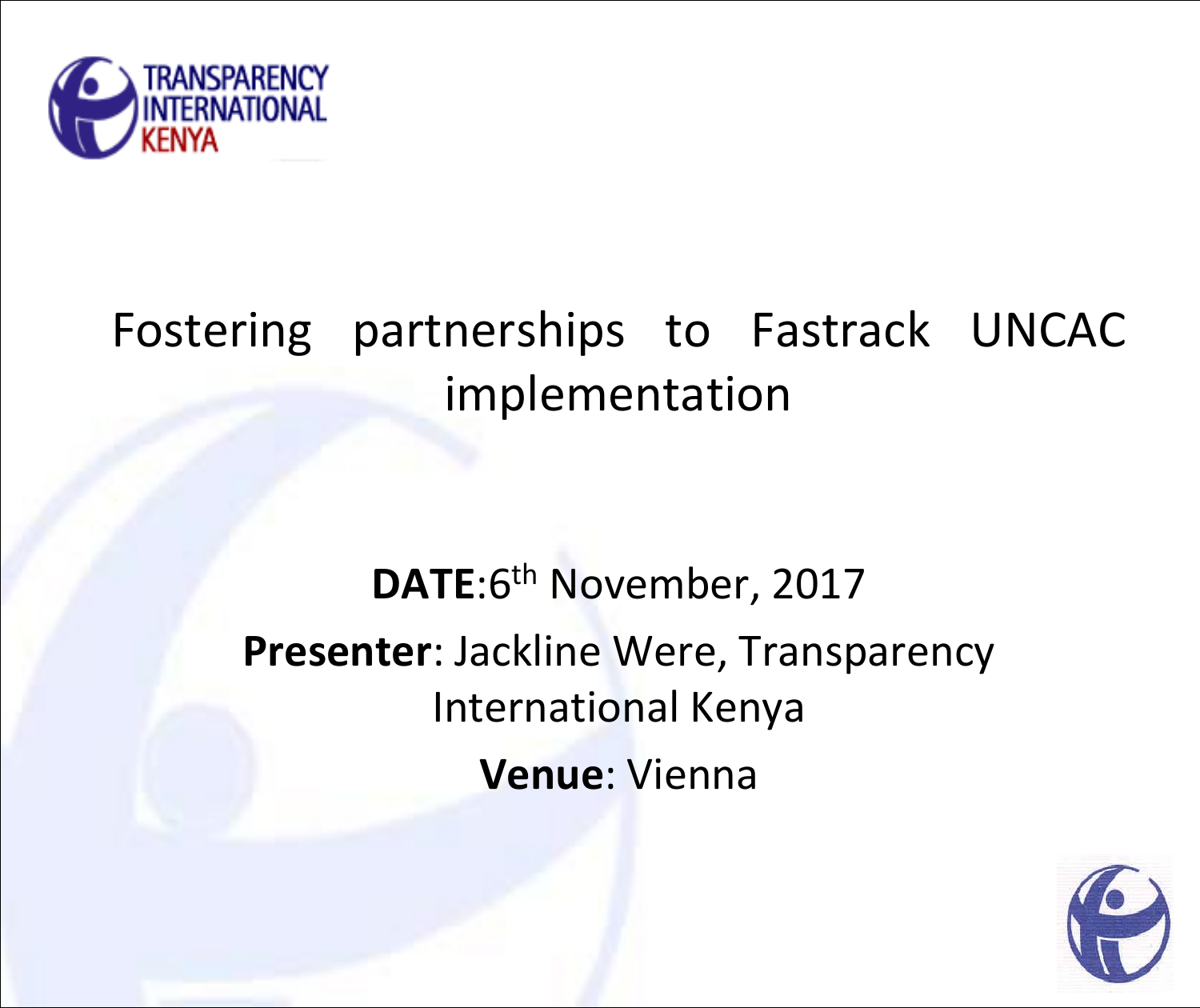

#### Feedback on the February meeting in Nairobi

- $\bullet$  Held on 13<sup>th</sup> to 17<sup>th</sup> February 2017
- The meeting aimed at fostering partnerships and creating a regional platform to Fastrack the implementation of the UNCAC in support of achievement of SDG16 in East Africa
	- Meeting focused on 4 thematic areas;
	- Financial investigations
	- Whistleblower protection,
	- **International Cooperation and**
	- Procurement

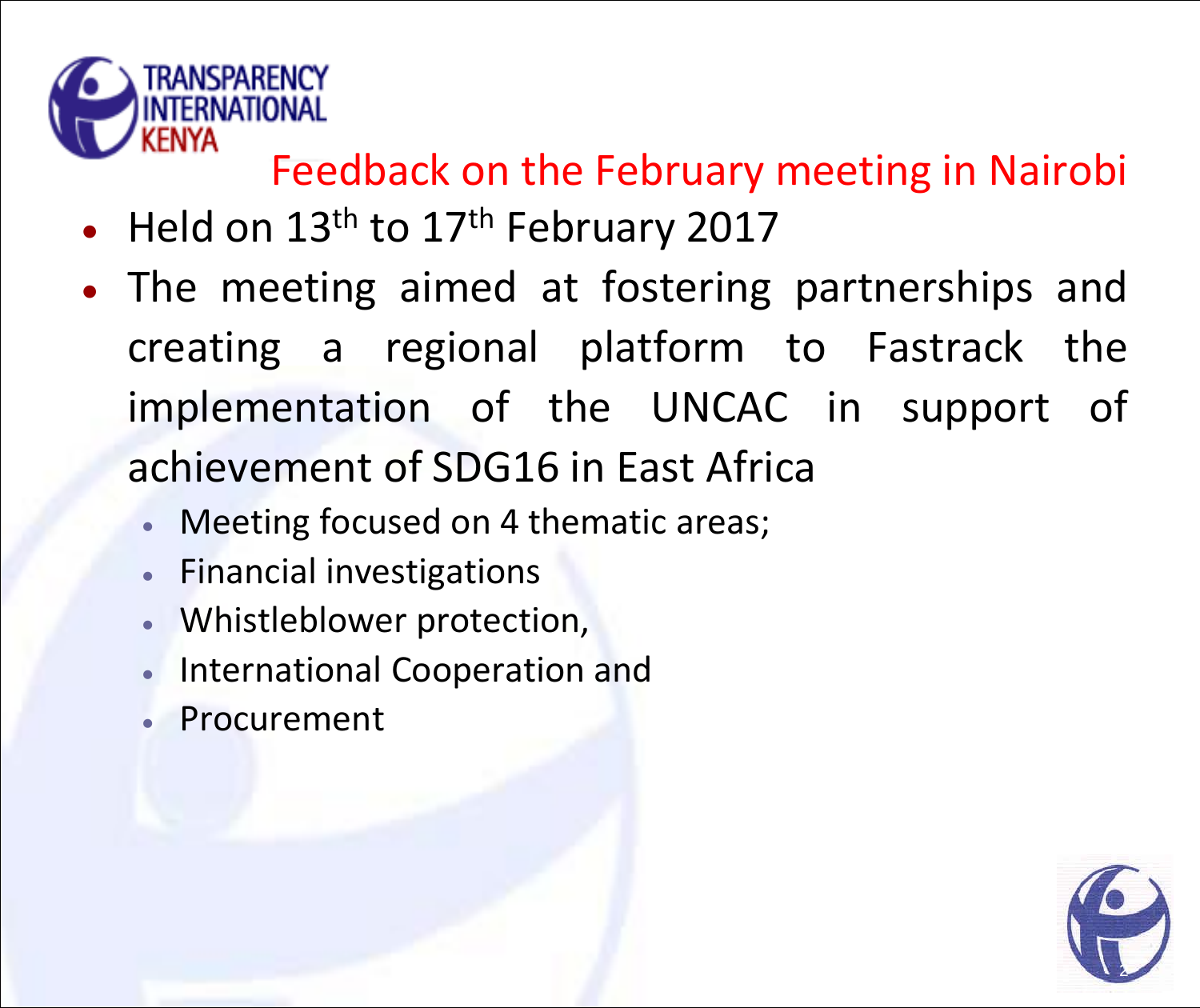

- Delegates were drawn from Members of the East African Association of Anti-Corruption Authorities (EAAACA), senior policy makers from the Eastern Africa region, development partners and **Civil Society Organizations** from Kenya, Uganda, Tanzania, Burundi, Rwanda, Ethiopia, Djibouti and South Sudan
- Civil Society Organizations gave written submissions on the thematic areas and submitted beforehand
- A side meeting was held to deliberate and agree on the main points which were later shared with all the delegates

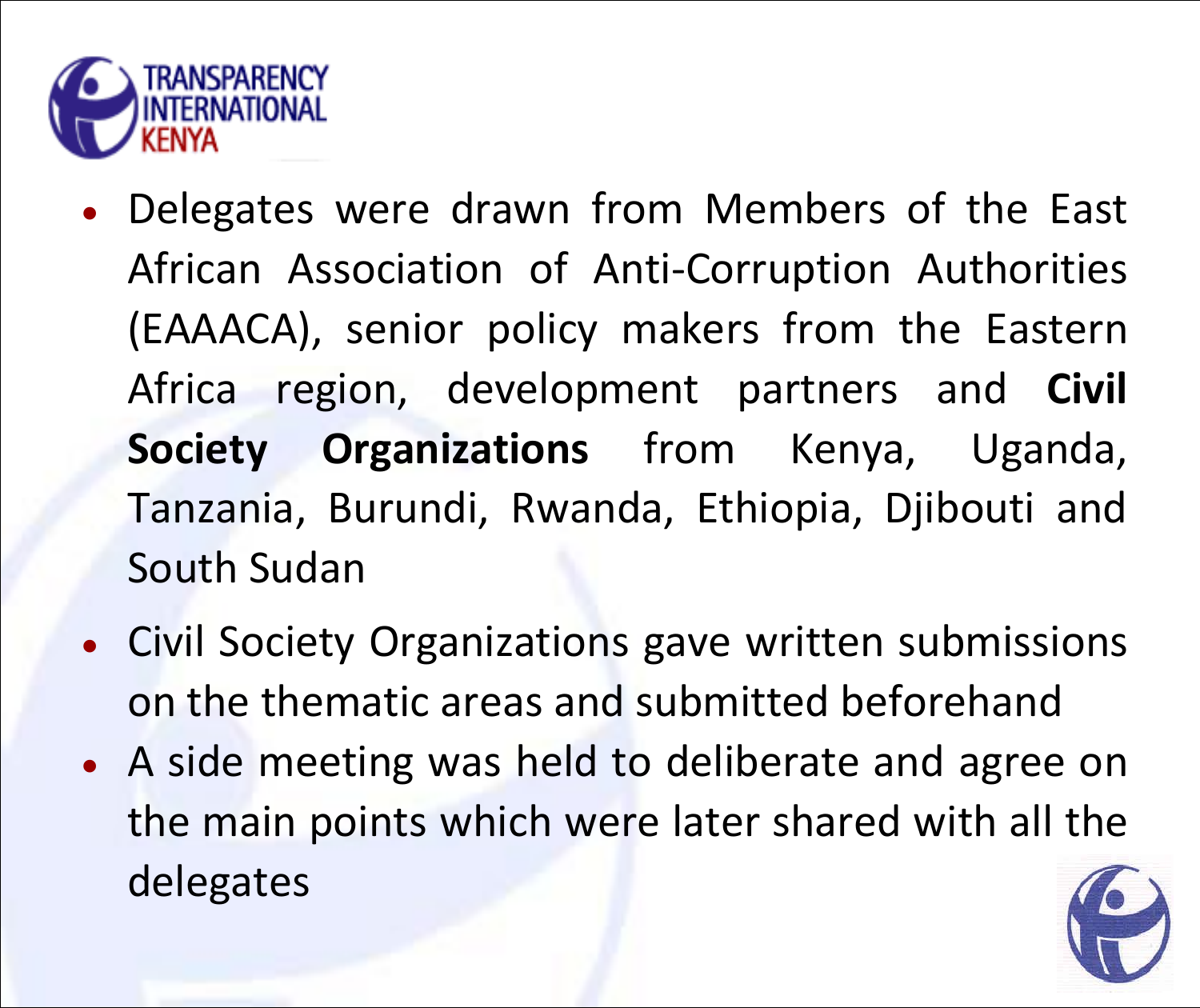

- Most of the CSO contributions were incorporated in the outcome statement that was issued after the forum
- The idea for the Africa Regional platform was shared with the CSOs and most of the participants encouraged to send in their details for incorporation

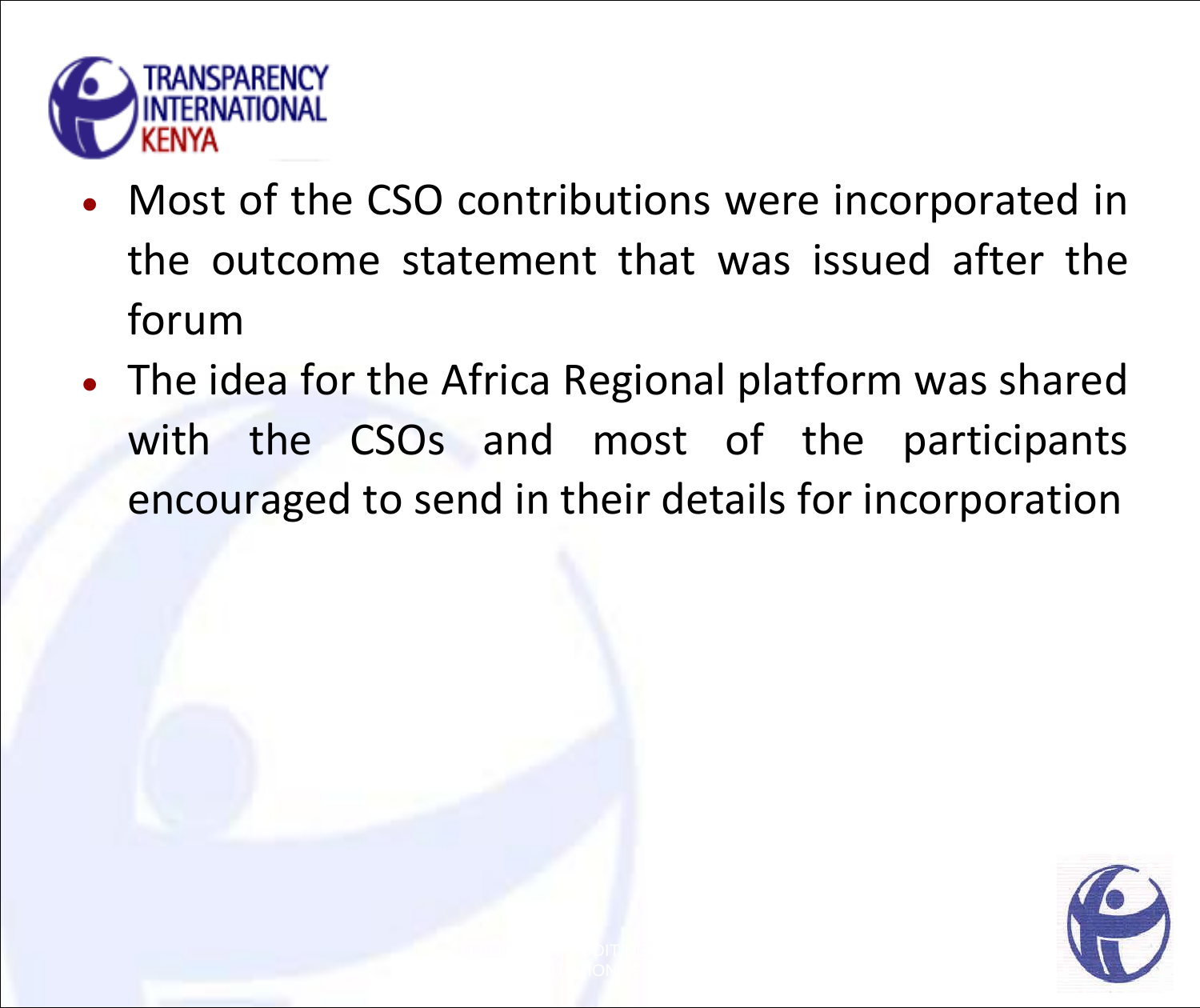

### Challenges faced by CSOs

- Inadequate access to information that would support demand for accountability
- Lack of adequate resources to carry tangible interventions
- Inadequate Political good will -Enactment of legislations that hinder operations by Civil Society
- Targeting of CSOs that are vocal in demanding for accountability
- Government preferences- Engagement with private sector as opposed to CSOs

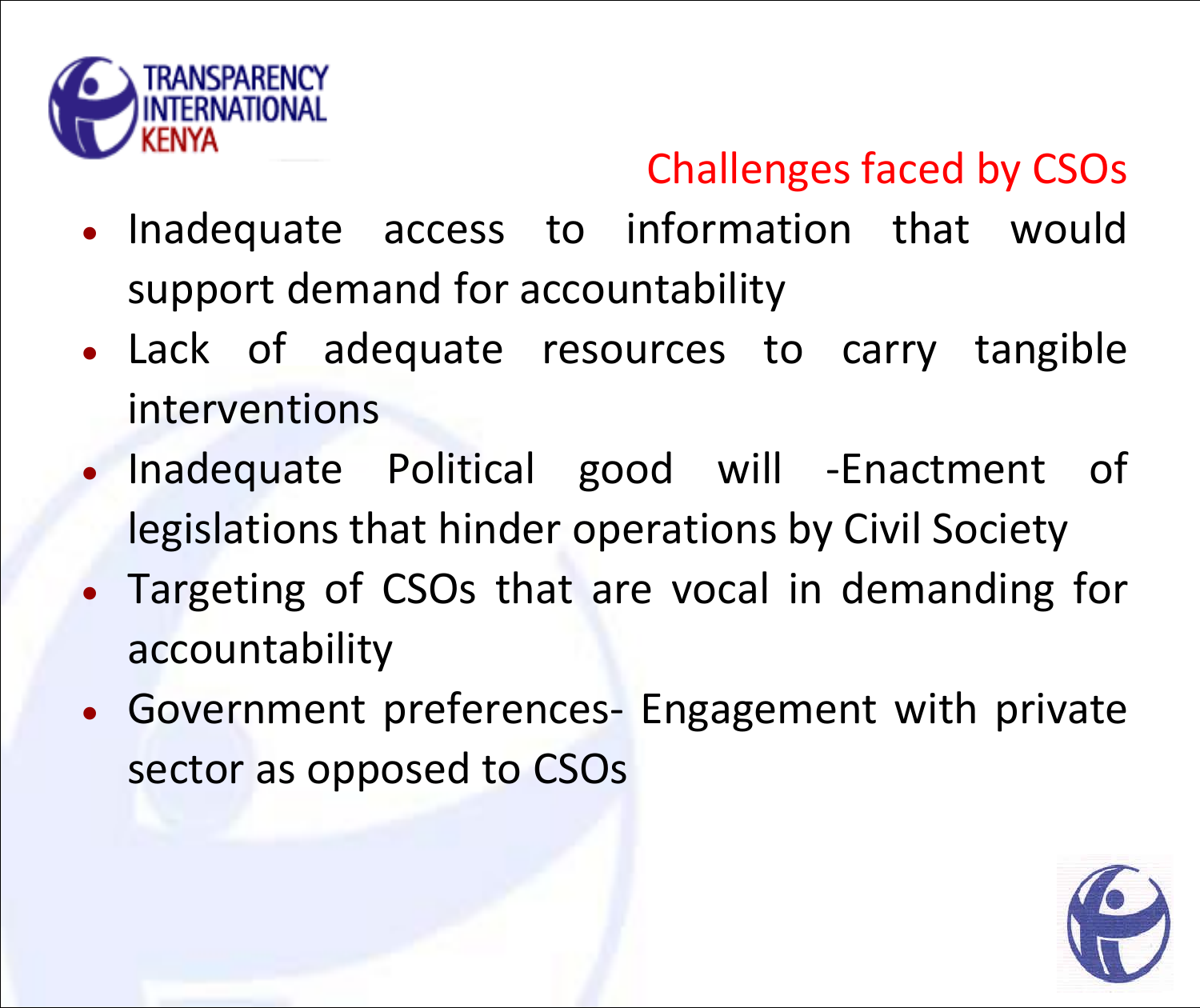

- **Information sharing for learning purposes- Learn** from the experiences of other CSOs regarding their involvement in the implementation of the UNCAC and its Review Mechanism by reading about their contribution, obstacles they encountered as well as lessons learned and best practices
- **Tracking of anti-corruption events in the region to** inform their participation and contribution at the events
- **Providing contacts for point persons for ease** collaboration